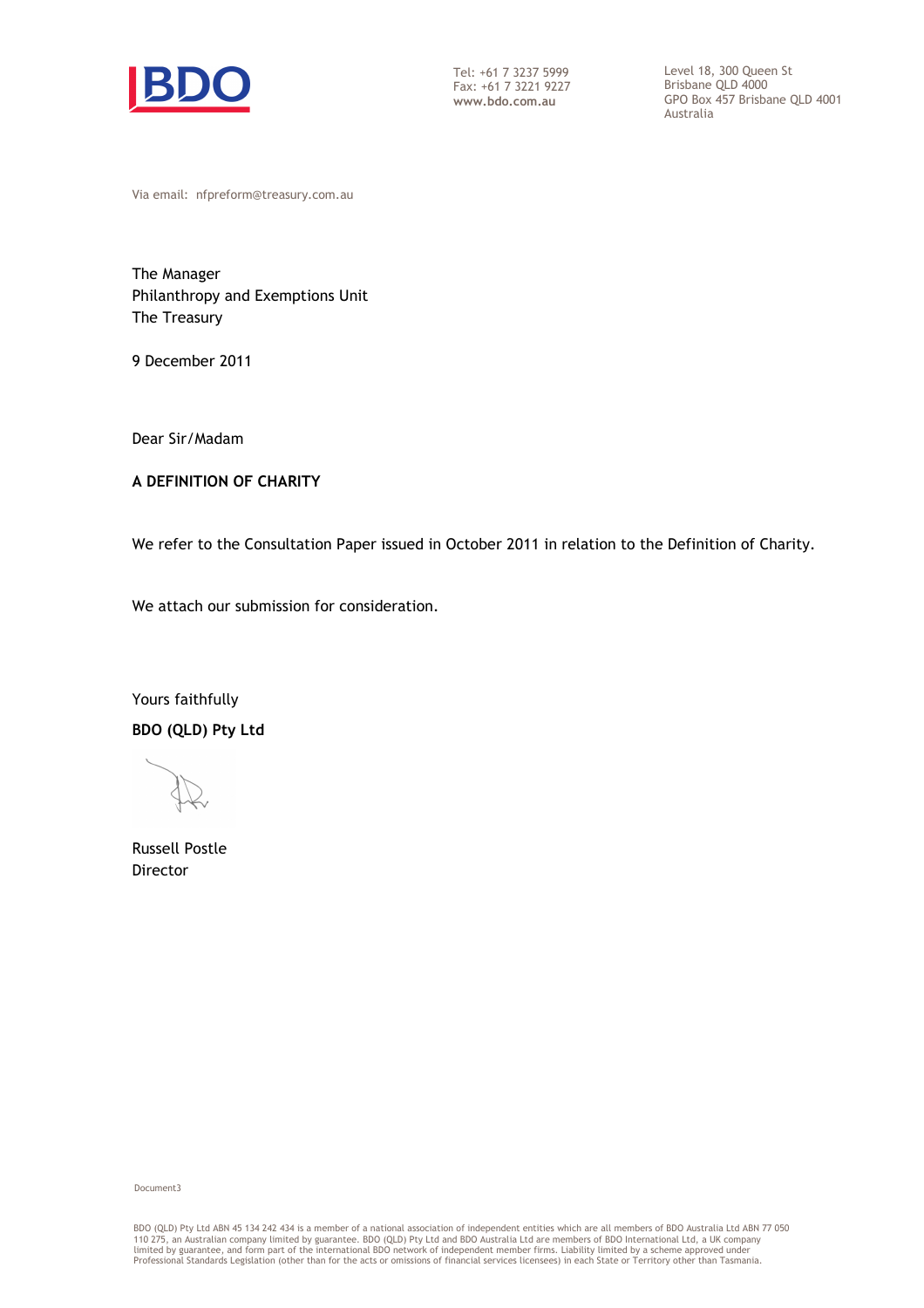## **A DEFINITION OF CHARITY – CONSULTATION PAPER**

RESPONSE SUBMISSION FROM BDO (QLD) PTY LTD

## **Consultation questions**

 Are any changes required to the Charities Bill 2003 to clarify the meaning of 'public' or 'sufficient section of the general community'?

 What are the issues with requiring an existing charity or an entity seeking approval as a charity to demonstrate they are for the public benefit?

 What role should the ACNC have in providing assistance to charities in demonstrating this test, and also in ensuring charities demonstrate their continued meeting of this test?

 What are the issues for entities established for the advancement of religion or education if the presumption of benefit is overturned?

### **Response to consultation questions**

 BDO submits that in respect of education, other than that provided by a private trust, the statutory definition of charity should continue to apply the presumption of public benefit, or the legislation should direct that in evaluating the test of public benefit of education, a broader society in general definition should apply.

 This response is in respect of the not for profit providers of education. Those businesses who chose to provide education as a business for profit are outside the scope of this response.

The basis of this argument is as follows:

- Education is fundamental to the development and maintenance of society irrespective of location, language, background or prosperity of that society;
- Education is fundamental to the development and maintenance of Australian society;
- The importance of education to the Australian society is evidenced by the focus on education by the Rudd / Gillard governments
- The Federal government has a strong focus on indigenous education as evidences on the  website "*Education is the foundation for our children's future*."<sup>1</sup>

l

 $1$  www.indigenous.com.au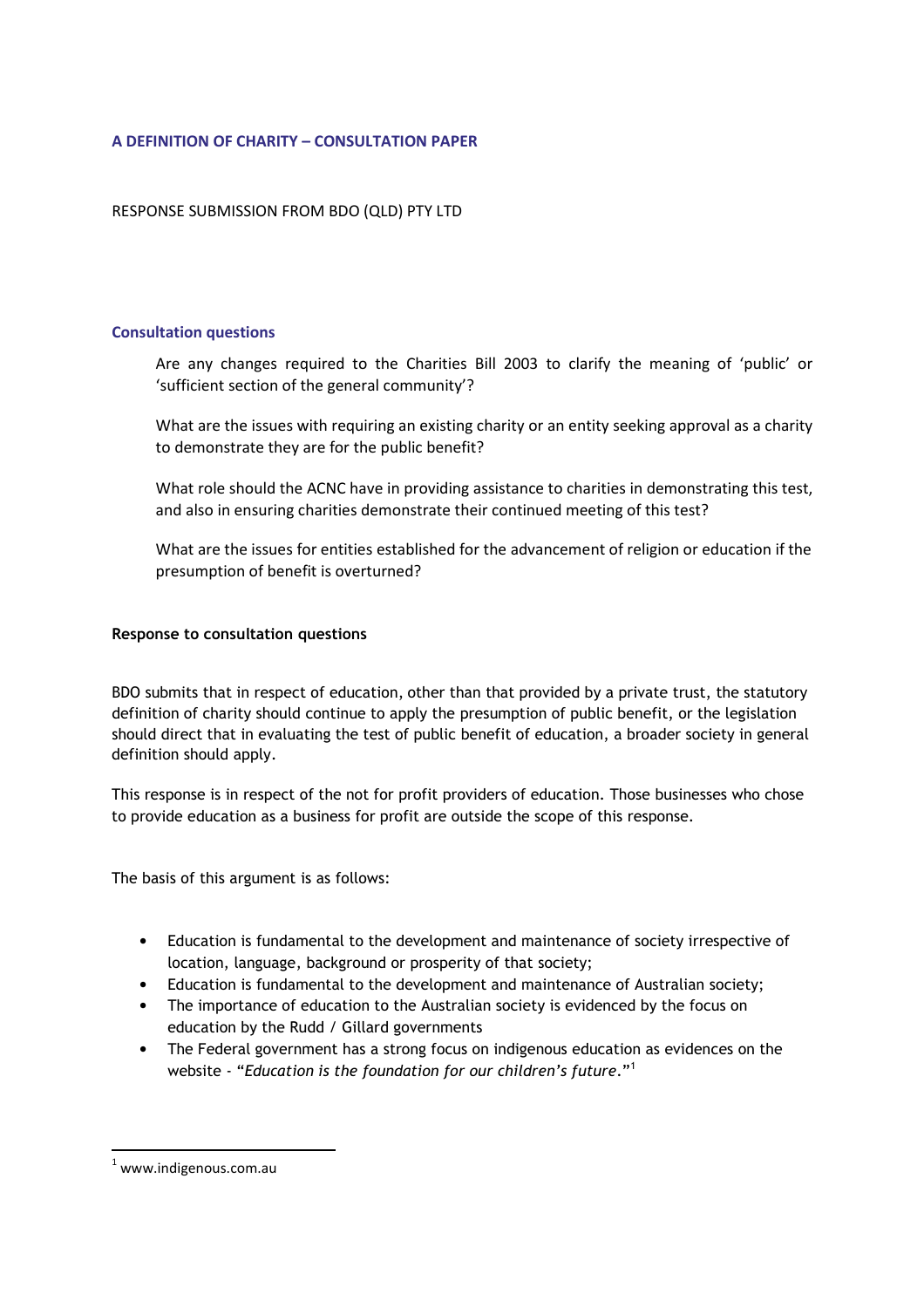- Education is a prerequisite of almost every vocation highlighting that education is relevant to every person who may be seeking employment or a business, together with those people who depend on that person seeking that employment / vocation
- • A benefit to society of and public benefit are one and the same

# How to measure public benefit

 When measuring public benefit, this can be tested by comparison to small sections of the public / society such as the poor or those disadvantaged (including by financial position, geographical location, etc) or by society and therefore the public as a collective broader group.

 The Australian education system includes a wide spectrum of not for profit education providers including kindergartens, schools, universities all of which require funding in order to be able to deliver the education services.

 It is recognised that only not for profit organisations can be charitable for the purposes of this legislation.

Not for profit education providers include:

- • Universities
- • TAFE colleges
- • Government owned schools for primary and secondary levels
- Independent schools for primary and secondary levels that are sponsored by religious orders and currently endorsed as charities
- Independent schools for primary and secondary levels that are established by state legislation, and currently endorsed as charities
- Independent schools for primary and secondary levels that are secular and currently endorsed as charities

 The provision of education services with choice of provider has been a fundamental platform of the Australian education system for more than 150 years.

 The Government owned and operated education providers have been resourced in terms of location and number of students funded in parallel with the non government owned education providers.

The not for profit education providers obtain funding from a variety of sources including:

- • Government grants for operational costs
- • Government grants for capital improvements
- • Parent contributions through fees
- Fundraisiing through parent bodies such as Parents & Friends Associations
- • Donations and bequests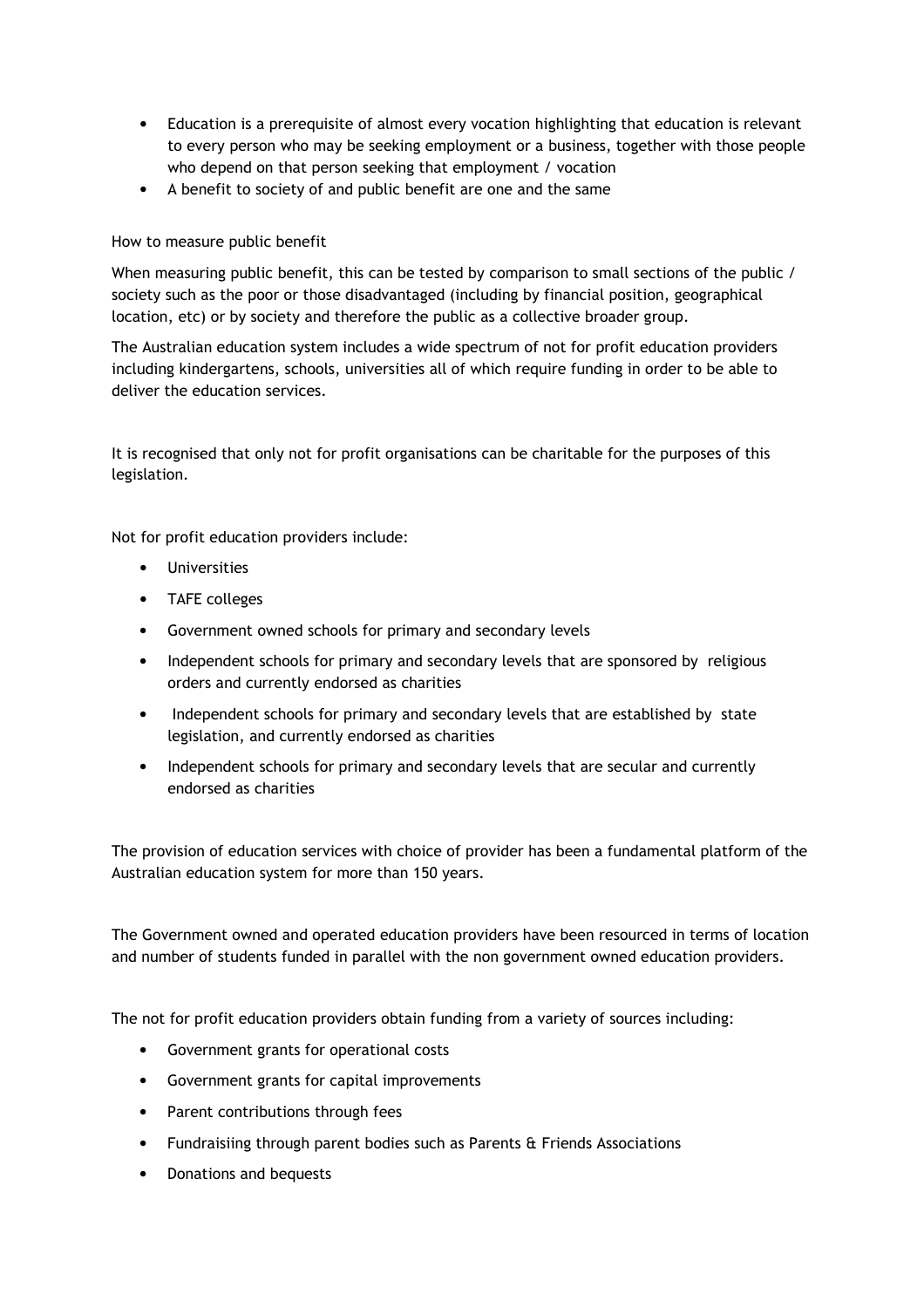• Investment income

 The consultation paper suggests that the presumption of public benefit should be withdrawn in respect of education and all education providers who seek to remain as charities need to apply for registration and to satisfy the public benefit test.

 The consultation paper suggests that guidelines in respect of education providers should be established in Australia along similar lines to those in the United Kingdom subject to being  "modified *where necessary to suit Australian conditions and laws*".

 The consultation paper does not advance any indication as to the extent that the adaption for those Australian conditions and laws might include.

 The guidelines established in the United Kingdom by the Charity Commission of England included in the public benefit test a number of requirements including that

 $"2b$  - Where benefit is to a section of the public, the opportunity to benefit must not be  *unreasonably restricted*

- � *by geographical or other restrictions; or*
- � *by ability to pay any fees charged*

l

 *"2c People in poverty must not be excluded from the opportunity to benefit".*

 In addition the manner in which the United Kingdom guidelines were administered could be argued that they reflected a particular view of the United Kingdom Charities Commission. This illustrates the establishment of guidelines can of themselves introduce greater levels of administrative uncertainty.

 As a consequence of the application of the public benefit test in England for education providers in the United Kingdom where the services supplied required a contribution to costs by the attendee or those responsible for them, as a general outcome that education provider was not considered by the Commission to be charitable.

 A decision to refuse charity status to an independent school was successfully challenged in the Courts in The Independent Schools Commission v The Charity Commission for England and Wales. $^2$ 

 $^2$  The Independent Schools Case referred to in Definition of Charity Consultation Paper paragraph 86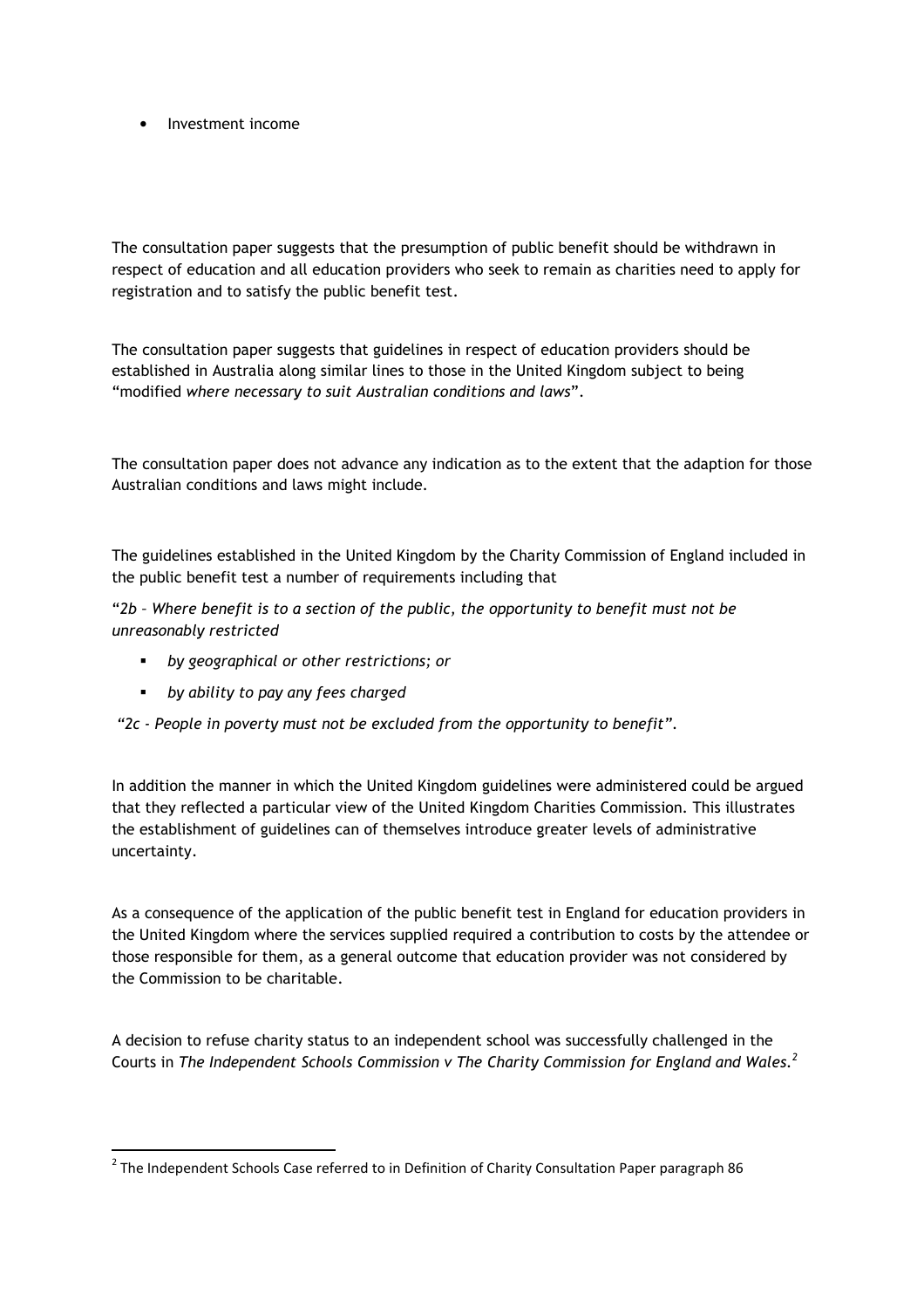The decision handed down in October 2011 found the public benefit rules established by the Charities Commission to be wrong. $3$ 

 The Australian courts have also had cause to consider the question of public benefit in recent cases covering the public benefits issue. Notes are in the attachment.

 One of the stated objects of seeking to define the term Charity is: "Providing them (Charities) with greater certainty as to what is considered charitable will assist in reducing the compliance burden the sector currently faces".<sup>4</sup>

 We respectfully suggest that the introduction of a public benefit test for education providers will not advance this objective of greater certainty. It is arguable that it will introduce a new layer of uncertainty.

 The recent Independent Schools case in the United Kingdom referred to above is factual evidence of this uncertainty.

 Fees charged by independent schools range in amount across the various providers. The fees should be regarded for what they are - a contribution to the costs incurred by the education provider in supplying benefits and are payable by the attendee or those responsible for them.

 Many not for profits require contributions to their costs in order to be able to sustain their service levels. Consequently the need to recover those costs should not be a measure in itself of public benefit.

 We respectfully suggest that for advancement of education and the providers of this who are not for profits, the presumption of public benefit should be retained.

 Alternatively, the test of public benefit should be measured against the greater public rather than a particular segment.

 The fact that a charity by necessity must require its users to contribute to its costs should not preclude that charity from being regarded as providing a public benefit and therefore being treated as charitable.

**SUMMARY** 

l

<sup>&</sup>lt;sup>3</sup> Paragraph 235 -

 $<sup>4</sup>$  Definition of Charity Consultation Paper, Summary paragraph 12. -</sup>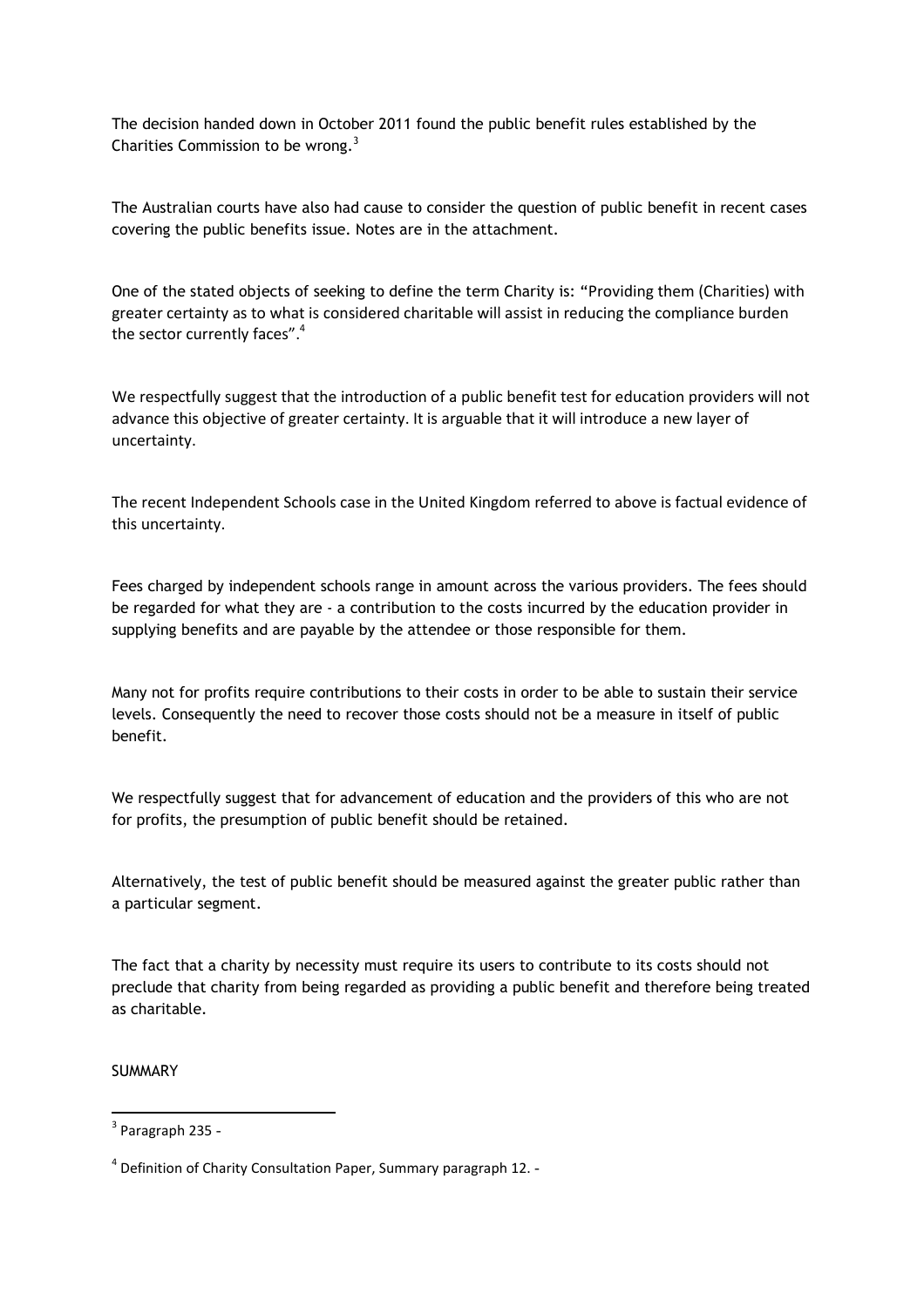- � Education is fundamental to the development and maintenance of Australian society;
- � All of the Australian public do benefit from the diversity and opportunity of alternate education providers is available to the public;
- **•** Not for profit education providers have been part of the Australian education system for over 150 years;
- � Education providers need to obtain contributions to costs from parents and students, and it is only by degrees whether that contribution is made by the payment of fees, or other means such as through volunteer labour and / or through the Parents and Friends structures.
- � Requiring education providers to prove the public benefit test in a format similar to that applied in the United Kingdom guidelines will introduce uncertainty where no such uncertainty exists under the current law;
- � For those under the heading of advancement of education and the providers of this who are not for profits, the presumption of public benefit should be retained;
- The fact that a charity by necessity must require its users to contribute to its costs should not preclude that charity from being regarded as providing a public benefit and therefore being treated as charitable – this applies across all fields, not just education.
- � It may be appropriate to define the term education in the charities legislation in a similar manner to how the term is defined for the purposes of the Goods and Services legislation<sup>5</sup>. This would allow the limitation of the public benefit concession to only those not for profits that provide qualifying education services, thus providing the requisite certainty that is being sought as an objective.

l

 $^5$  Section 38-85 A New Tax System (Goods and Services Tax) Act 1999